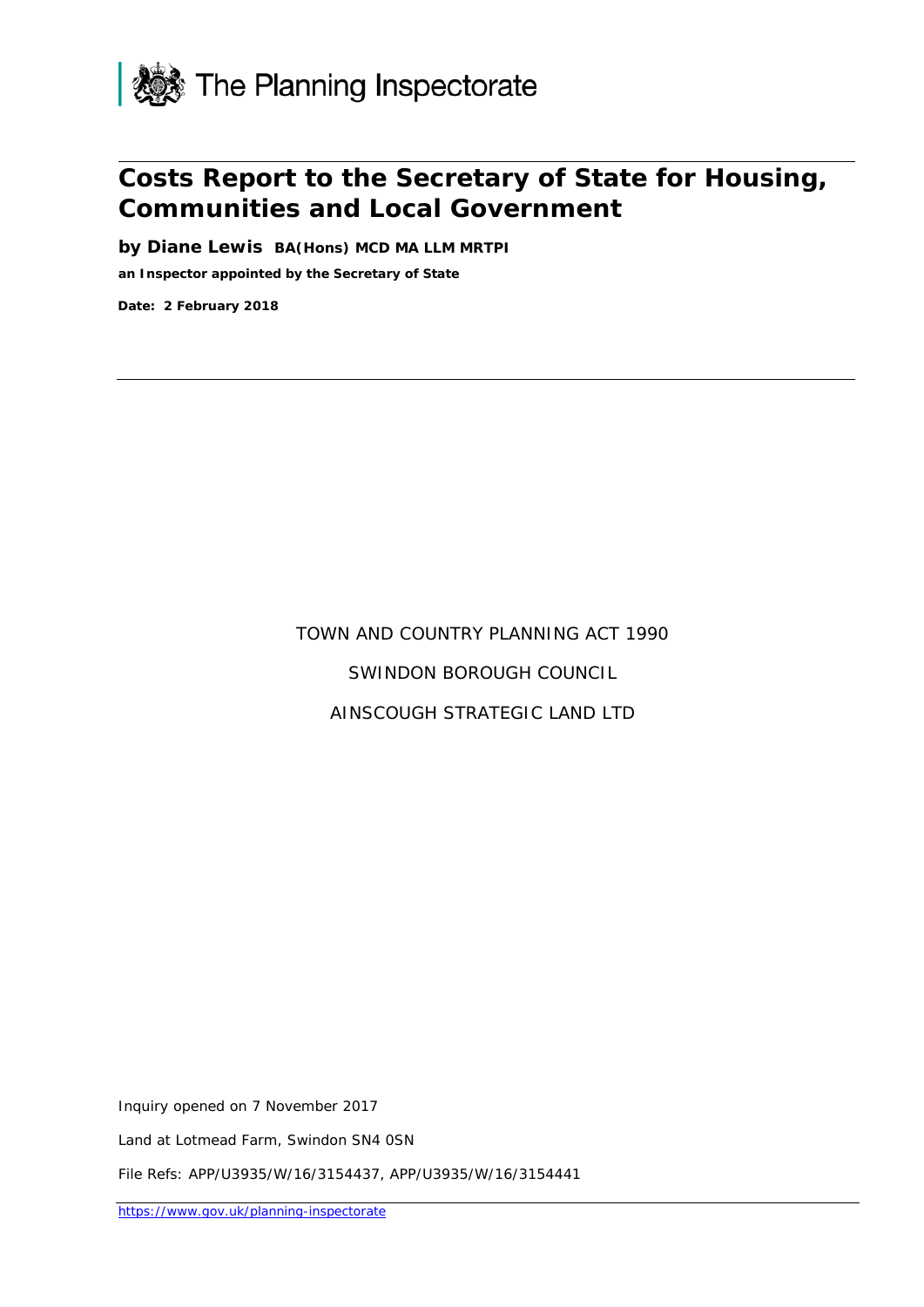## **File Refs: APP/U3935/W/16/3154437, APP/U3935/W/16/3154441 Land at Lotmead Farm, Swindon SN4 0SN**

- The application is made under the Town and Country Planning Act 1990, sections 78 and 320, and the Local Government Act 1972, section 250(5).
- The application is made by Swindon Borough Council for a full award of costs against Ainscough Strategic Land Ltd.
- The inquiry was in connection with appeals against:
	- a. The refusal of planning permission for demolition and/or conversion of existing buildings on site and redevelopment to provide up to 2,600 residential units, community/retail uses, business/employment uses, open space, strategic landscaping and other green infrastructure, associated road and drainage infrastructure, indicative primary access road corridors to the A420, improvements and widening of existing route off Wanborough Road (outline application with all matters reserved save the detailed access off Wanborough Road).
	- b. The refusal of planning permission for up to 200 residential units with open space, landscaping and associated roads and drainage infrastructure (outline application with all matters reserved save the detailed access to Wanborough Road).

#### **Summary of Recommendation: The application for a full award of costs be allowed.**

# **The Submissions for Swindon Borough Council1**

*The main points are*:

- 1. The appellant acted unreasonably in forcing the refusal of the applications and appealing rather than resolving issues during the course of those applications or by subsequent applications. There had been extensive meetings and correspondence between the Council and Ainscough before the submission of the applications and during their consideration. The Council requested further information and changes on numerous points, including a draft regulation 22 request<sup>2</sup>. In the absence of that material the Council reasonably requested extensions of time for determination and proposed meetings to resolve the issues. The refusal of such a request in June 2016 forced the Council to decide the applications<sup>3</sup>. Appeals were promptly made.
- 2. The amendments indicated at the pre-inquiry meeting were substantial and necessitated putting back the date of the inquiry. It is only since then that the appellant has started to remedy the reasons for refusal. The amendments submitted at the end of June 2017 were even more wide-ranging. A major viability issue was raised in July and has since been deferred. Further notes and explanations have been produced since, notably on transport and canals. The scheme has continued to evolve through rebuttals (children's play provision) and oral evidence (temporary school options). The state of play at the start of the inquiry caused its adjournment to the second week. The extent of progress during the adjournment of the inquiry illustrated that the issues ought to have been resolved without an appeal.

<sup>1</sup> C1 and C3 [*footnotes refer to documents detailed in the documents list appended to the report on the appeals*.]

 $2$  C3 Appendix 8: The matters covered included drainage, flood risk and the Canal, education, heritage, open space and recreation, highways, trees, pollution and ecology.

 $3$  C3 paragraphs 22 and 23 provide the Council's comments on the Fees Regulations.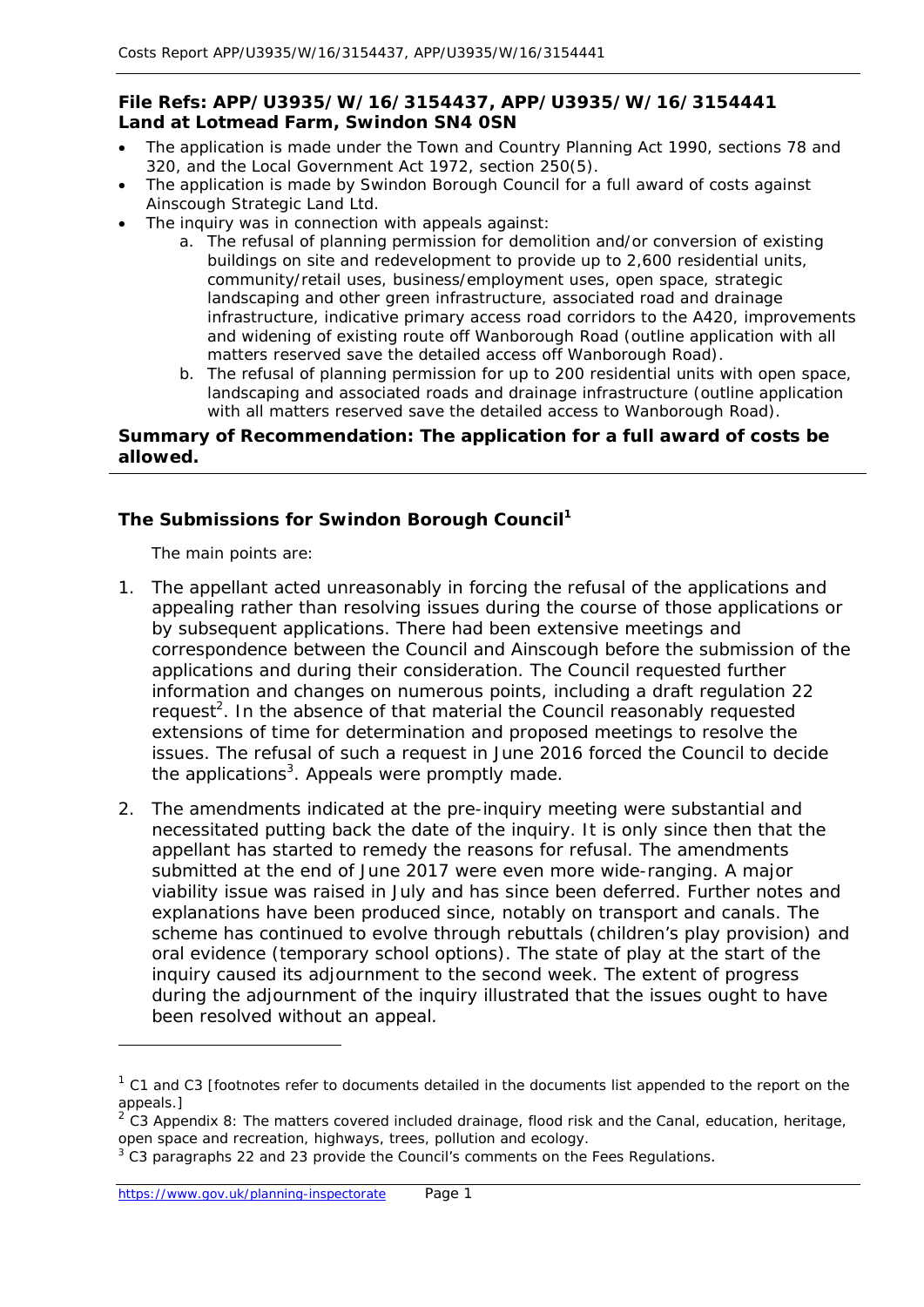- 3. The conduct of the appellant in using the appeal process to evolve the scheme is contrary to advice in the Planning Practice Guidance and the Planning Inspectorate's Procedural Guide on the purpose of the appeal system<sup>4</sup>. The appellant should not have proceeded in this way and acted unreasonably in doing so. Furthermore, the appellant was not in a position to make its full case at the time of appeal. The appellant acted unreasonably in appealing a scheme which as determined could not be approved because of the lack of information supplied and the need for amendment. Substantial efforts have been required to enable the appeals to be dealt with fairly.
- 4. Evolution of a scheme by an appeal is onerous for the local planning authority. Much greater time and cost is involved. The extremely late submission of documents involved significant extra resources and pressure on officers given the time for consideration and the need to liaise with third parties. These effects were compounded by the need to consider the original and proposed amended schemes.
- 5. The Council has been put to the wasted costs of the appeals, preparing and presenting evidence and instructing Counsel. That is a very significant additional burden over and above the costs of resolving the planning applications. Costs involved in negotiating the legal agreements and the assessment of the viability material would be excluded from the quantum of costs claimed but that does not alter the terms of the costs award sought.
- 6. The costs application should be upheld regardless of the outcome of the appeals. The remaining issues are limited in scope and it is highly unlikely that even taken together they would have led to an appeal. If one or both appeals are dismissed then the appellant will have failed to remedy the defects in their scheme. If the appeals are allowed then those matters should have been sorted out by Ainscough in the course of the applications before the authority. In the unlikely event that an appeal would have needed to be brought, it would have been very much more narrowly focused and have been dealt with much quicker at less cost. These circumstances do not justify the discounting of the costs award from full costs to a substantial partial award.
- 7. A number of matters in the appellant's response are able to be clarified<sup>5</sup>. In particular, the applications were not anywhere close to being capable of approval on the determination date of 30 June 2016 for the reasons set out in the decision notices. The ES was incomplete, other outstanding matters included objections from Highways England and Historic England and no legal agreements were in place to secure the necessary infrastructure. The ES Addendum was necessary to complete the EIA, address issues raised during the application process and to address fundamental changes to the scheme after the appeals were lodged.
- 8. The Council's position on education matters has not changed since November 2015. The ES Addendum and revised plans addressed issues raised by the Council at application stage. The new information enabled the Council to agree draft planning conditions on a number of issues including noise, air quality and tree protection. The local planning authority considered that the Phase 1 planning application submitted in March 2017 was the same as that under appeal.

1

 $4$  C1 paragraphs 8 to 16 set out the guidance relied on.<br> $5$  C3 includes detailed responses to a number of the matters raised in the appellant's response.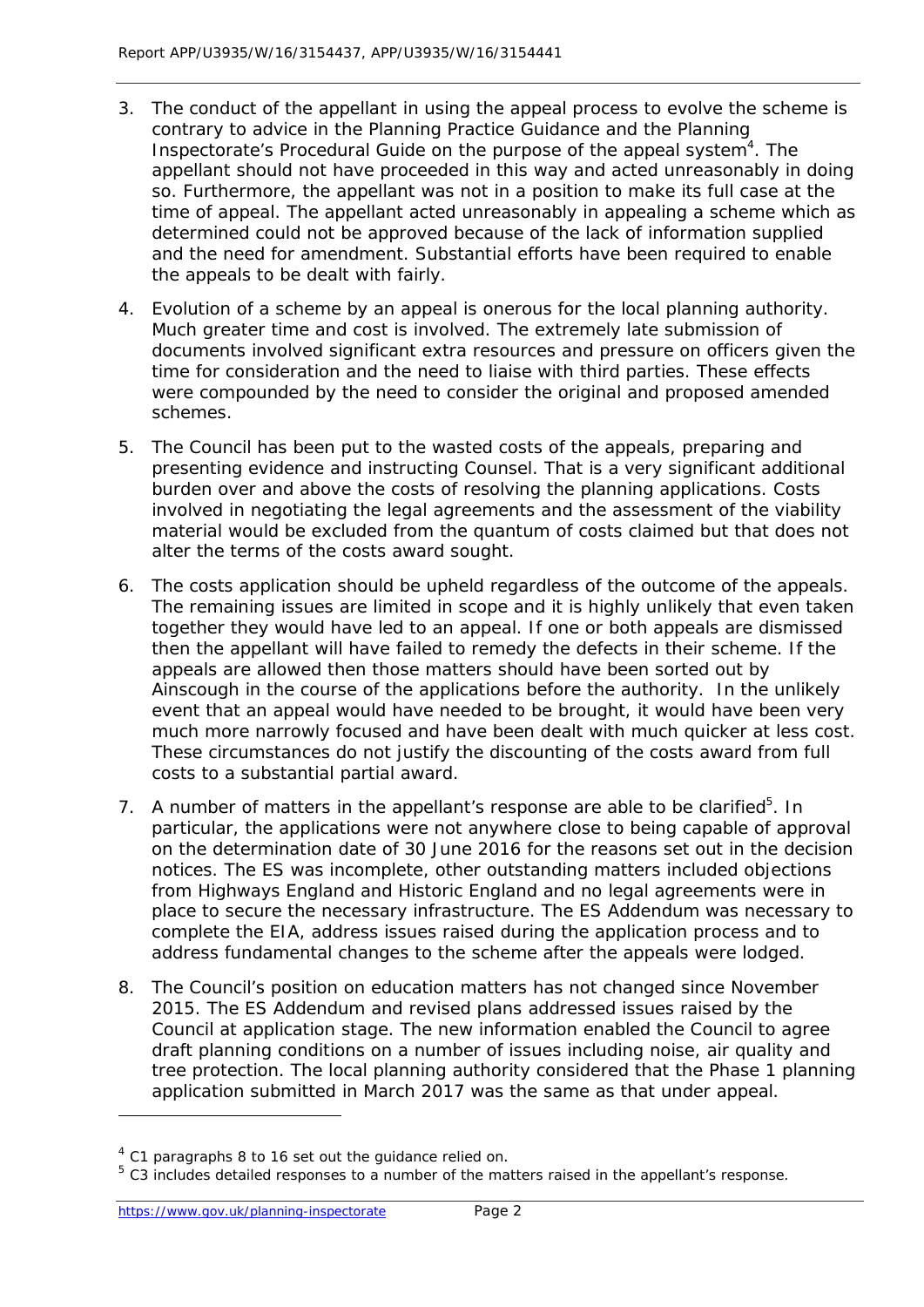Following confirmation that the appeal was not to be withdrawn, the decision was made to decline to determine the new application.

9. A review of the appellant's response to the costs application does not alter the Council's contention that the appellant acted unreasonably, leading to wasted costs.

## The Response by Ainscough Strategic Land Ltd<sup>6</sup>

*The main points are*:

- 10. The Planning Practice Guidance is clear that all parties are expected to behave reasonably throughout the planning process. The appellant has on many occasions been frustrated by the behaviour of the Council through the failure to respond to issues in a timely manner, reneging from previously agreed positions and persistent requests for further information, which in the vast majority of cases has been unnecessary to determine the applications and fully capable of being dealt with by condition. There are many examples of the Council behaving unreasonably, resulting in the appellant incurring significant additional costs<sup>7</sup>. The appellant has chosen not to make a counter application for costs but has preferred to focus on the merits of the applications.
- 11. Reasonable behaviour was shown by the appellant throughout the application and appeal process. The right to appeal was exercised well beyond the statutory timescales for determination and after the applications had been refused, rather than by way of non-determination<sup>8</sup>. More particularly, pre-application advice was sought from the Council over a period from December 2013 to May 2015. Extensive consultation and considerable endeavours to liaise with the Council took place. The appellant was frustrated by the lack of a reasonable approach by the Council, who the appellant considered was continually finding problems rather than solutions. In that context a fourth request by the Council for an extension of time was refused. The appellant was within its right to do so and such action was not unreasonable after a period of 14 months from validation.
- 12. The Council did not have to refuse the applications it was its decision to do so. The appellant remained prepared to engage with the Council beyond the end of June 2016 to move the applications forward but wished to retain flexibility. The applications were refused, irrationally in the appellant's view, based on a misunderstanding of the Fees Regulations. The appellant cannot be said to have forced the refusals. The decision to appeal was not taken lightly but was considered to provide the best chance of expediting the grant of planning permission for schemes that would deliver much needed housing on an allocated site in the Local Plan.
- 13. The appellant has not sought to evolve the scheme during the course of the appeals but has instead responded in a timely manner to the contextual changes which have influenced the appeals and acted in the interests of positive planning to secure sustainable development on an allocated site as quickly as possible. The changes to the Indicative Masterplan were minor. An ES Addendum was submitted to ensure any external changes in circumstances have been

1

 $6$  C<sub>2</sub>

 $<sup>7</sup>$  C2 paragraphs 14 and 61 for examples</sup>

<sup>&</sup>lt;sup>8</sup> C2 Appendix 1 provides a timeline of engagement, notes of meetings and correspondence.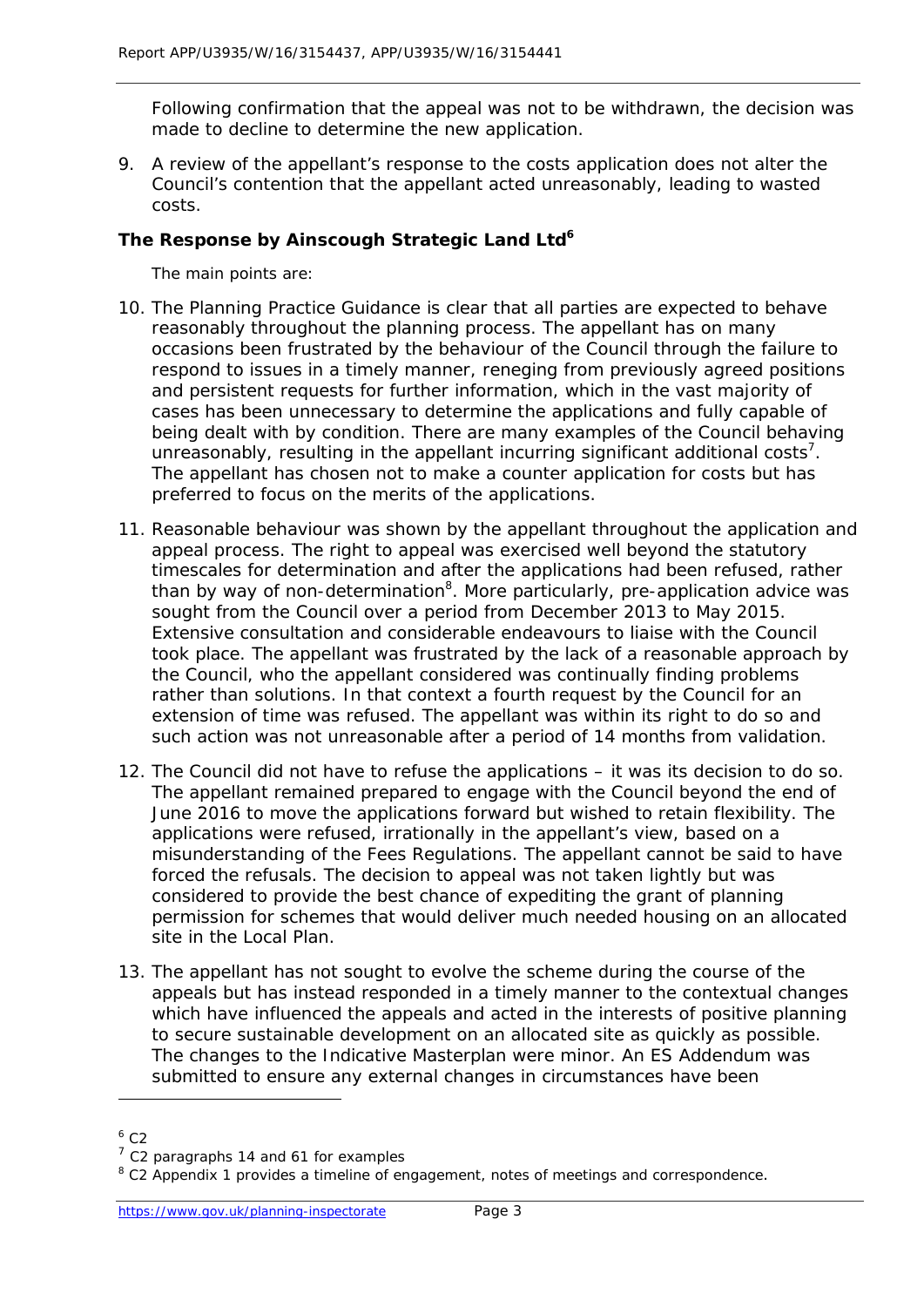appropriately assessed in accordance with the EIA Regulations. The opportunity was taken to explore with the Council whether reasons for refusal could be addressed by providing additional detail on the plans and to respond to the Council's revised position on education. The aim was to try and narrow down the number of issues at the inquiry and to agree a statement of common ground, as encouraged by the Procedural Guidance. No parties have been prejudiced and the Council has confirmed that it was able to deal with the amendments.

- 14. The original inquiry date was not postponed only because of the proposed submission of amendments and an ES Addendum. The postponement was due to the Inspector's desire that to ensure efficient use of inquiry time both parties should use the intervening period to continue to work constructively to narrow down the matters in dispute. There was substantial contact with the Council before the postponement of the inquiry, as shown by the timeline.
- 15. The number of reasons for refusal is considered to be exceptional. The quantity and complexity of these reasons has naturally resulted in the submission of information during the course of the appeal. This is notwithstanding the appellant's ongoing belief that many of the reasons for refusal were not necessary and, as has been demonstrated through the course of the appeal, many of the Council's issues could have been dealt with positively by condition in accordance with paragraph 187 of the Framework. The changing circumstances beyond the appellant's control, the complexities associated with the wider strategic allocation (such as a number of land owners and delivery of strategic infrastructure) were additional reasons for the necessity to update information and which contributed to the exceptional circumstances of the appeal.
- 16. The appellant has presented robust and detailed evidence on both the original and amended schemes to the inquiry, which demonstrate the original scheme was capable of approval. It was not unreasonable for the appeals to have been progressed in the face of the refusals by the Council. The proposals (and subsequent appeals) are not without merit, contrary to the development plan or incapable of approval because of alleged lack of information supplied. The Additional Statement of Common Ground makes clear many of the Council's reasons for refusal have been addressed through the agreement of a planning condition or suitable planning obligation and such resolution has not been reliant on additional information. The preference is for the appeals as amended to be determined by the Secretary of State. The appeal schemes as determined by the Council are also acceptable and should be allowed if ultimately determined by the Secretary of State.
- 17. A fresh application for Phase 1 was submitted in March 2017 but the Council chose to exercise section 70B of the 1990 Act and declined to validate it. The appellant at all times has been willing to cooperate with the Council in the lead up to the inquiry. However, it proved difficult to progress the infrastructure obligations. Much progress was made during the course of the inquiry. This cannot amount to unreasonable behaviour on the part of the appellant<sup>9</sup>.
- 18. The differences between the parties have remained a constant in respect of heritage, open space and pitch provision. The appeal process was the appropriate

 $<sup>9</sup>$  C 2 paragraphs 49 to 52 provide the details</sup>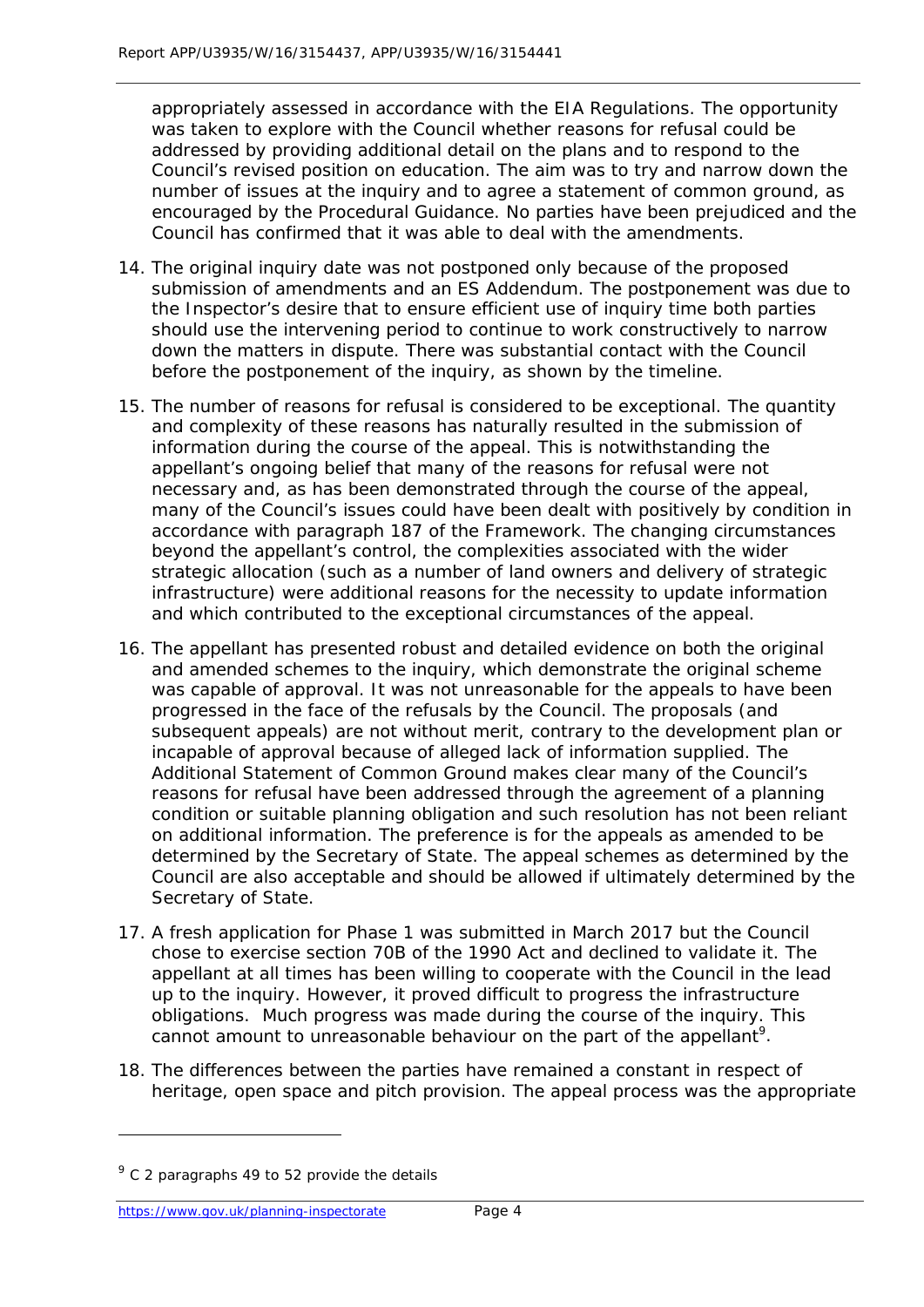mechanism to examine these remaining differences which are critical to the development.

19. The Council has failed to demonstrate that the appellant has behaved in any way unreasonably through any procedural or substantive action.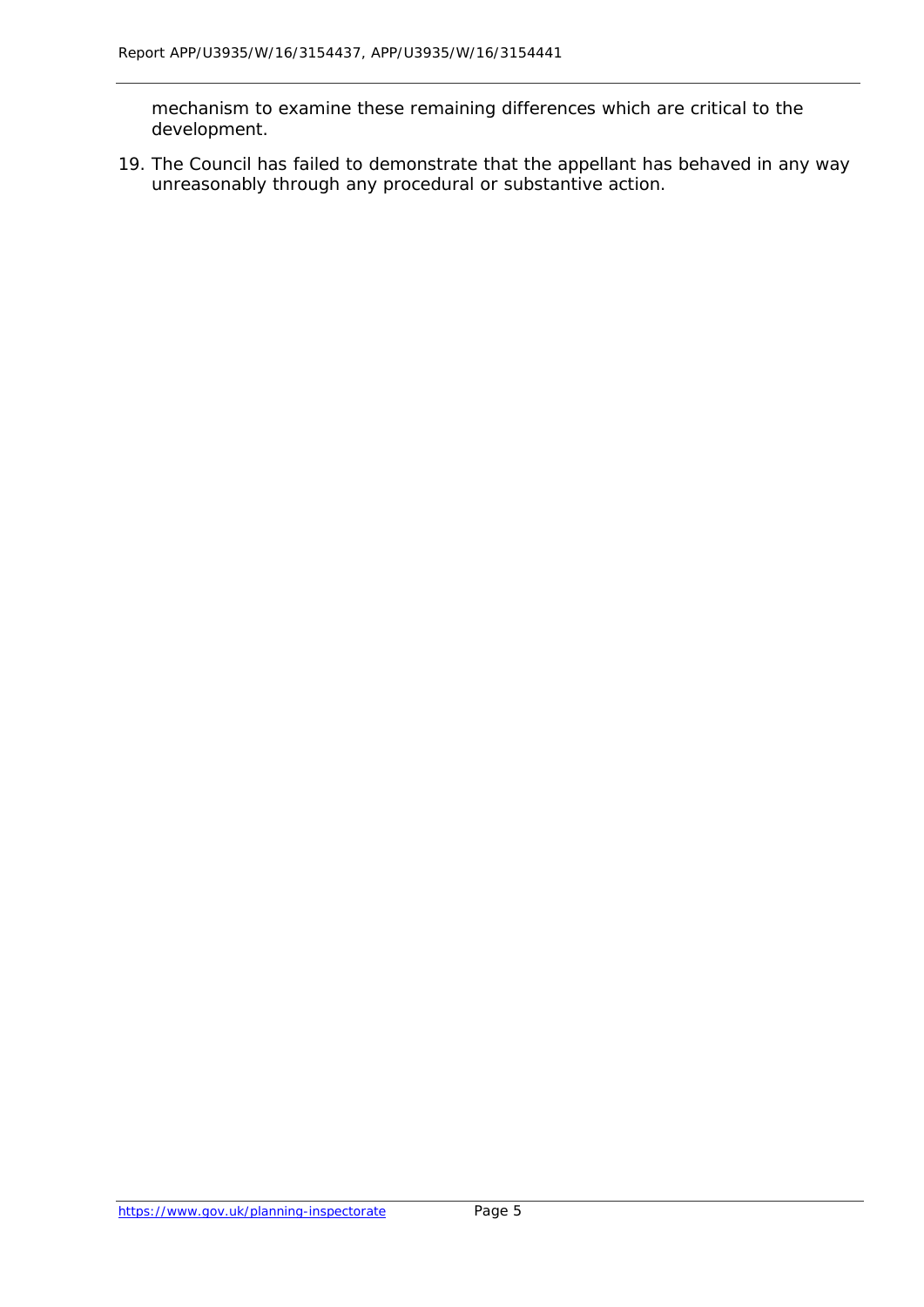# **INSPECTOR'S CONCLUSIONS**

*References to earlier paragraphs in the Report are in square brackets []*

#### **Preliminary considerations**

- 20. The Planning Practice Guidance advises that costs may be awarded against a party who has behaved unreasonably and thereby caused the party applying for costs to incur unnecessary or wasted expense in the appeal process.
- 21. The appellant, when responding to the costs application, maintained the Council acted unreasonably. However no application for costs was made and therefore no conclusions will be made on these claims. [10]
- 22. The Council's decision to decline to validate a fresh application for the Phase 1 site is not within the remit of this costs application and will not be considered further. [8, 17]
- 23. A lot of background material has been submitted by both parties in relation to the processing of the planning applications in order to support their respective positions and interpretation of events. In this respect the Planning Practice Guidance advises that although costs can only be awarded in relation to wasted or unnecessary expense at the appeal, behaviour and actions at the time of the planning application can be taken into account in considering whether or not to award costs.
- 24. As a general principle, an award of costs does not necessarily follow the outcome of the appeal. However, a reasonable expectation is that the costs decision will be consistent with the appeal decision. Relevant matters covered in some detail in the Report on the appeals are whether the amended schemes should be accepted for consideration at appeal and the extent to which the use of planning conditions may resolve objections and outstanding matters. I have concluded that the appeals should be determined on the basis of the original schemes, not the amended proposals.
- 25. The costs application is in respect of the Masterplan and Phase 1 appeals. The submissions made on behalf of the Council and the appellant dealt with the two appeals concurrently. I will do likewise in the conclusions because the same considerations apply to each appeal.

#### **Conclusions on costs application**

#### *Refusal of the applications and subsequent appeals*

26. There was a period of some 14 months between the validation and the determination of the applications. During this period the Council and the appellant attempted to progress the schemes in order to achieve a successful outcome. Three extensions of time were agreed. The appellant did not agree to the Council's request for a fourth extension of time. The evidence does not show that the appellant caused deliberate delay simply to obtain a fee refund. However the Council, while offering a way forward, made clear that if further time was not agreed the applications would be refused given the outstanding objections, inadequate supporting evidence and deficiencies of the ES. I can see no basis for the appellant's description of the Council's move as irrational. The appellant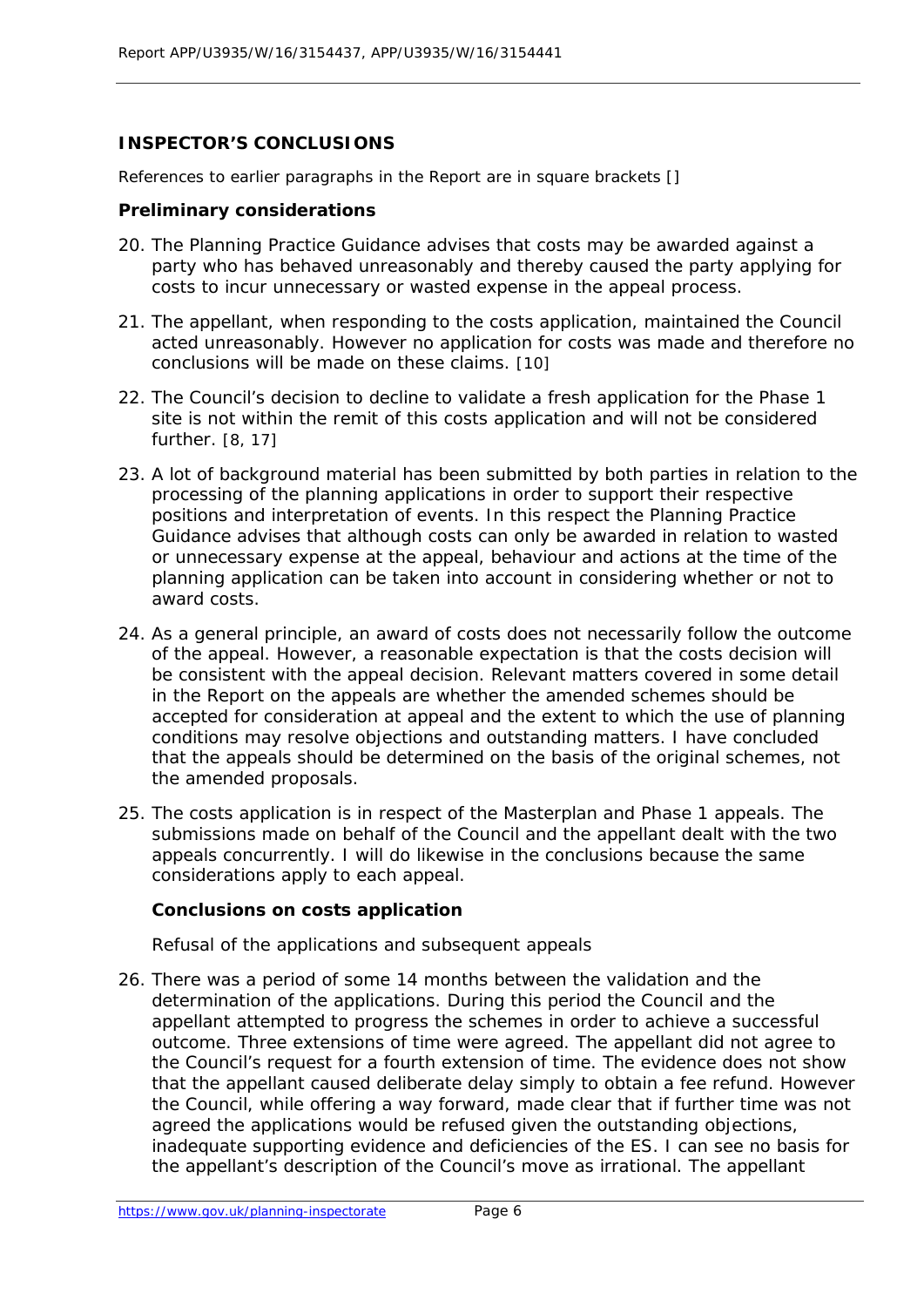should have been fully aware of the consequences of not granting an extension of time and that refusals of planning permission were the probable outcomes. In effect the appellant did invite a refusal. The Council was 'forced' to determine the applications. [1, 7, 11, 12]

- 27. The appellant decided to exercise the statutory right of appeal, which the costs response confirms was not done lightly and was based on a careful consideration of the merits of the reasons for refusal. In so doing, a reasonable expectation is that due account would have been taken of Planning Practice Guidance and the Procedural Guidance. The appellant should have been confident that the grounds of appeal were sound and a full case could be made, with full particulars being disclosed in the written statement of case. [3, 12]
- 28. The statements of case that were submitted made assertions saying 'it will be demonstrated' but without providing the supporting evidence<sup>10</sup>. The appellant is of the opinion that most of the reasons for refusal, bar approximately four, could have been dealt with by appropriately worded planning conditions. There is very little, if anything, to substantiate this view. No conditions were put forward at the time to support the appellant's case. Subsequent information and details have enabled planning conditions to be agreed on a number of aspects of the schemes. Biodiversity is one example. I agree with the Council that the appeals had no reasonable prospect of succeeding, without amendments and additional information. [3, 12, 16]
- 29. I conclude that the appellant's course of action amounted to unreasonable behaviour. The Council has incurred unnecessary expense because of the need to consider the original schemes in preparing and presenting evidence. [4, 5]

#### *Use of the appeal process*

- 30. An important consideration is whether the appeal process has been used to evolve the scheme and if so was it unreasonable behaviour. The Procedural Guidance is clear that what is considered by the decision maker should be essentially what was considered by the local planning authority and on which interested people's views were sought. If an applicant thinks amending the application proposals would overcome the reasons for refusal, normally a fresh application should be made. [3]
- 31. Changes were made to the illustrative masterplan and also to the parameter plans and the masterplan site boundary. Each change may be minor but when taken together the amendments to the schemes are very significant. The ES Addendum was not confined to ensuring the EIA was up to date and took account of prevailing policy and guidance. It also responded to changes in the proposals, notably in education provision and addressed outstanding matters on topics such as surface water drainage, access and archaeology. [2, 7, 13]
- 32. The appellant's stated position is that the changes were not necessary to ensure the proposals constitute sustainable development. Nevertheless the appellant also fairly accepts the opportunity was taken to explore outstanding issues with the Council and that the changes were an attempt to narrow down the issues in dispute. The extensive reasons for refusal suggest the changes would have been

 $10$  I made this observation at the Pre Inquiry Meeting – CD 3.11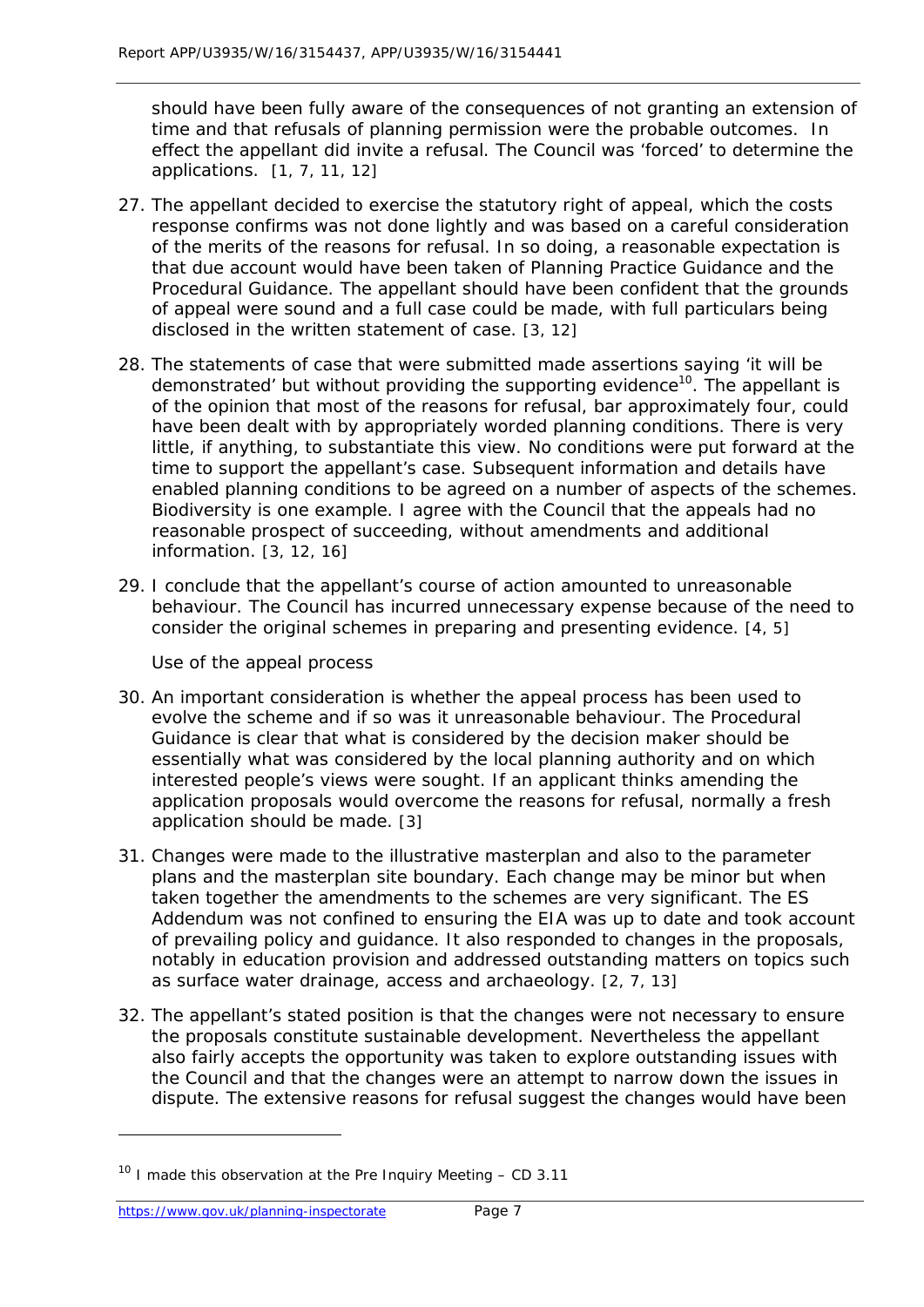more appropriately pursued through a fresh application, in accordance with the guidance. The appellant's chosen approach indicates that some at least of the reasons for refusal and changes sought by the Council were justified. [8, 13]

- 33. At the Pre Inquiry Meeting on 5 May 2017 the appellant indicated the scope of the proposed amendments at that point in time and anticipated the ES Addendum would be publicised very shortly after, on 8 May. The primary reason I encouraged a postponement of the 8 June inquiry date was to enable everyone involved in the appeal process to have adequate preparation time for the inquiry. To have adhered to the inquiry timetable current at that time or to have allowed slippage in submission dates for evidence and documents in the run up to the June inquiry would have been unrealistic and unfair, bearing in mind the need for full consultation on the additional information and the lack of any progress on planning conditions and obligations. [2, 14]
- 34. In the event the ES Addendum and scheme amendments were submitted on 30 June and were more extensive than described at the Pre Inquiry Meeting. These factors alone indicate that the amendments were not minor. The documentation confirms that over the period from November 2016 to May 2017 the Council was aware of at least some of the matters being reviewed by the appellant. Nevertheless, the relevant date is that of formal submission, which then enables consultation and notification of all interested parties. Moreover, over the following months additional amendments and information were submitted by the appellant and corrections made to submitted documents. All matters considered I have no doubt that the scheme has evolved during the appeal process. [2, 3, 14]
- 35. The appellant seeks to justify the need for submission of updated information and amendments by exceptional circumstances. The number of reasons for refusal is unusual but signals the unacceptability of the original schemes across a range of planning issues. If the appellant was satisfied the proposals were acceptable as they stood, amendments would not be necessary. The fact that the Lotmead lands are within a strategic allocation has not evidently been a reason for any complexities in the proposals in dispute. Changes to policy and certain sources of base data were outside the appellant's control but they did not prompt all the amendments to the proposals, amongst which were the amendments to school provision, the Wanborough Road improvements, the alignment of the internal access road and green infrastructure. Much new supporting information specific to the site and proposals has come forward. [2, 15]
- 36. For these reasons I do not consider there were the exceptional circumstances to support pursuing the amendments within the appeal process. Even if there was, the *Wheatcroft* principle still has to be satisfied. The Procedural Guidance states "Where, exceptionally, amendments are proposed during the appeals process the Inspector will take account of the *Wheatcroft* principles when deciding if the proposals can be formally amended".<sup>11</sup>
- 37. I conclude that the appellant did not follow the Procedural Guidance. The appeal process was used to evolve the scheme and this amounted to unreasonable behaviour. I concluded in the Report on the appeals that the amended schemes should not be considered. If that is the case, the expense incurred by the Council in preparing and presenting evidence was wasted. In the event the Secretary of

<sup>&</sup>lt;sup>11</sup> Procedural Guide Planning Appeals England Annexe M paragraph M.2.2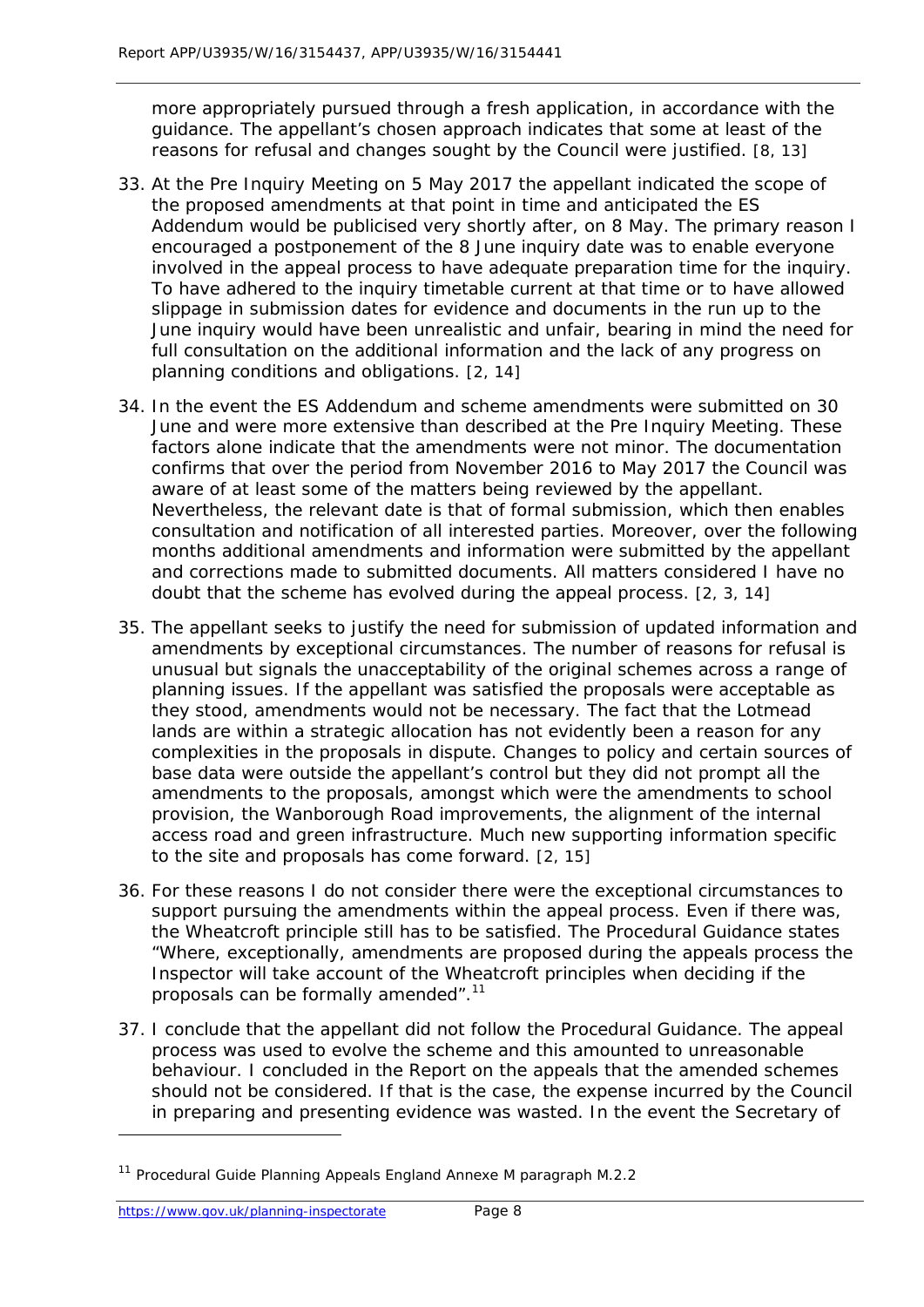State decides that the amended schemes are able to be determined, the probability is that the process has been more onerous for the local planning authority in time and resources, resulting in unnecessary expense to that extent.

#### *Outcomes*

- 38. In the amended schemes dispute remained over heritage, open space, the Southern Connector Road and, to a limited degree education issues. The Council maintain that the costs application should be upheld whatever the outcome of the appeals. The appellant considers the inability to resolve these issues demonstrate the appeal process was the appropriate mechanism to follow. [6, 18]
- 39. There are 2 distinct points. Firstly I have concluded that the pursuit of the appeals was unreasonable because (a) the original proposals had no reasonable prospect of success, and (b) the appeals were made with the intention at the outset of using the appeal process to narrow the issues in dispute. The fact not all issues were resolved does not overcome the unreasonable course followed.
- 40. Secondly, it cannot be known whether the same position would have been reached if amendments to the proposals had been pursued through an application. In those circumstances there would be a greater probability of compromise on both sides, outside of the adversarial appeal process. The normal development management process has been avoided.
- 41. The fact that an Additional Statement of Common Ground was agreed and legal agreements were finalised during the inquiry in November confirm that the parties were able to cooperate and resolve matters between them. The progress made over that week or so enabled efficient use of inquiry time and was commendable. Nevertheless, this progress has limited significance as to the outcome of the costs application, having regard to the differing perspectives of the Council and the appellant. [2, 8, 16]

#### **Overall conclusions**

- 42. Unreasonable behaviour resulting in unnecessary or wasted expense, as described in the Planning Practice Guidance, has been demonstrated in that:
	- i. appeals were made on the original schemes when there was no reasonable prospect of success, and
	- ii. the appeal process was used to evolve the schemes, which was contrary to Procedural Guidance.
- 43. A full award of costs is justified. As the Council rightly acknowledged a costs award would not extend to those costs incurred in negotiating the legal agreements and assessment of viability material which already are covered by undertakings from the appellant.
- 44. In the alternative, if the Secretary of State decides to accept the amended schemes for consideration, a partial award of costs would be justified, limited to the costs incurred by the Council in preparing and presenting a case on the original schemes and the additional costs incurred in dealing with the amended schemes through the appeal process.
- 45. No award of costs would be justified only if the Secretary of State decided to accept the amended schemes for consideration and concluded that the appeal